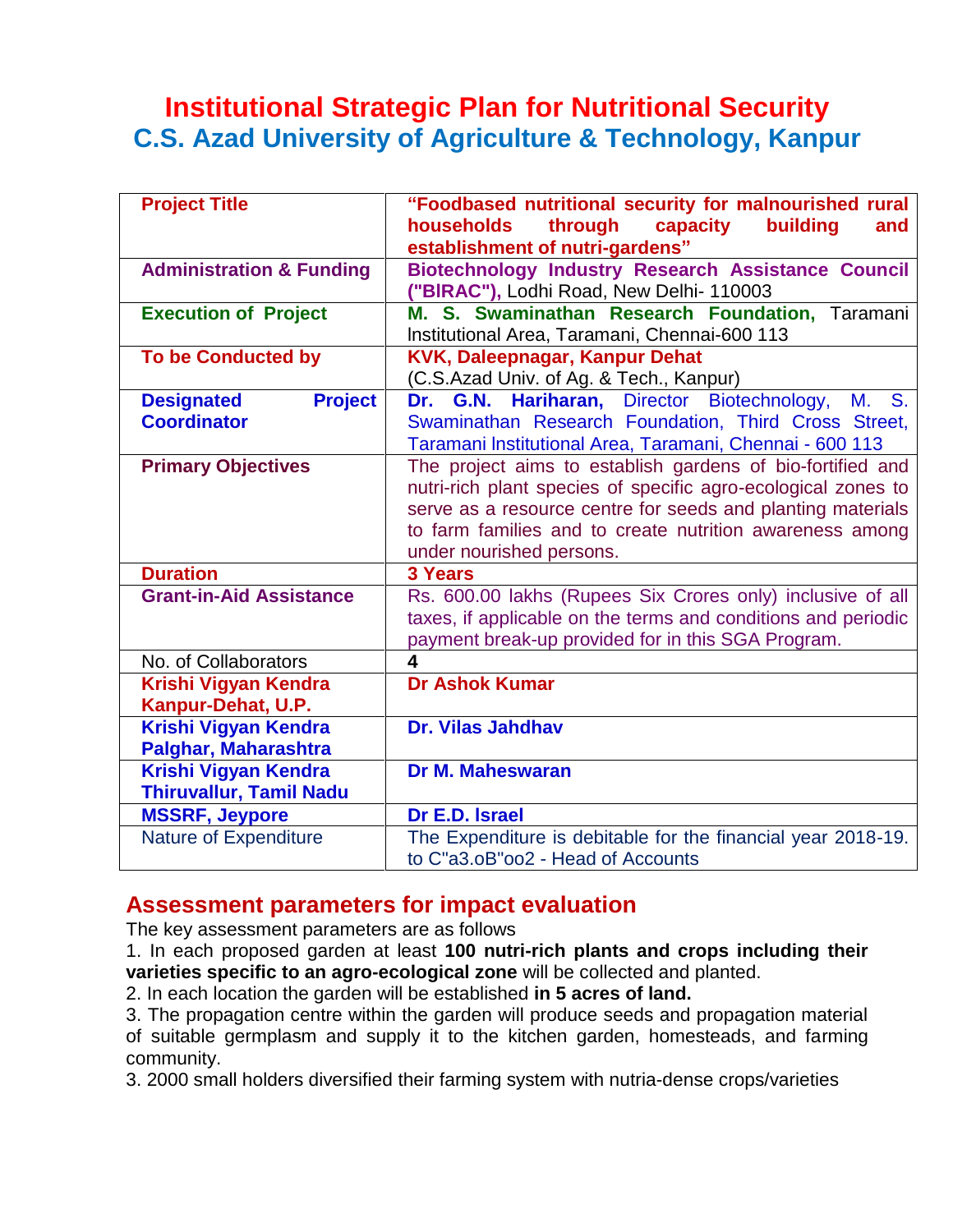4. It will generate awareness among different stakeholders on food based approach through **Community Hunger Fighters (CHF) - in each garden five CHFs** will be trained and they will specifically address the nutrition requirement of 2,00,000 undernourished families around the garden area.

5. Developing a communication plan and materials for different stakeholders.

### **Roles & Responsibilities of MSSRF**

1. Landscaping the Garden

2. ldentifying the species for cultivation and promotion, conservation

3. Assessing the nutritional content of select elite germplasm under different nutrition category as well as current status of the farming systems of small holders

4. Awareness campaigns & capacity building programmes among lead farmers of KVKs

5. Creating a cadre of Community Hunger Fighters

6. Develop sustainable garden model by sale of elite germplasm plants to the consumers & to the farmers and nutri-rich lnstitutionalize the whole interventions support from ICAR

#### **Roles & Responsibilities of KVKs**

Cultivation and best practices–training within the respective SAUs and KVKs mandate with Nursery management-distribution of quality planting materials to the farmers

#### **Roles & Responsibilities of associated universities**

1. Identifying the species for cultivation and promotion, conservation

2. Providing technical guidance for adding new plants, propagules & agrotechnology, etc.

3. Continue the garden model activity after the project period and make this garden as a sustainable model

4. KVKs build awareness among farmers and its linkage with Nutri-garden through Trainers Training Programme to reach 500 farmers in each location.

| <b>S.N.</b>    | <b>Budget Head</b>                        | Amount (in Lakh)       |
|----------------|-------------------------------------------|------------------------|
| A.1            | <b>Non-Recurring</b>                      |                        |
|                | <b>Equipments and Accessories</b>         | 118.00                 |
| A.2            | <b>Recurring</b>                          |                        |
| $\overline{2}$ | Manpower                                  | 102.58                 |
| 3              | Consumables                               | 49.42                  |
| $\overline{4}$ | Travel                                    | 12.00                  |
| 5              | Research contingency                      | 12.00                  |
|                | <b>Total B</b>                            | 176.00                 |
|                | Total (A+B)                               | 294.00                 |
| B              | <b>BUDGET FOR PARTNERING ORGANIZATION</b> |                        |
| 1              | KVK, Palghar, Maharashtra                 | 76.50 or 25.50 lakh/yr |
| $\overline{2}$ | KVK, Daleepnagar, Kanpur Dehat            | 76.50 or 25.50 lakh/yr |
| 3              | KVK, Thiruvallur                          | 76.50 or 25.50 lakh/yr |
| 4              | BPMPGRC, MSSRF, Jeypore                   | 76.50 or 25.50 lakh/yr |
|                | <b>Total to KVKs for 3 Years</b>          | 306.00                 |
|                | <b>GRAND TOTAL</b>                        | 600.00                 |

#### **BUDGET BREAK-UP (HEAD WISE)**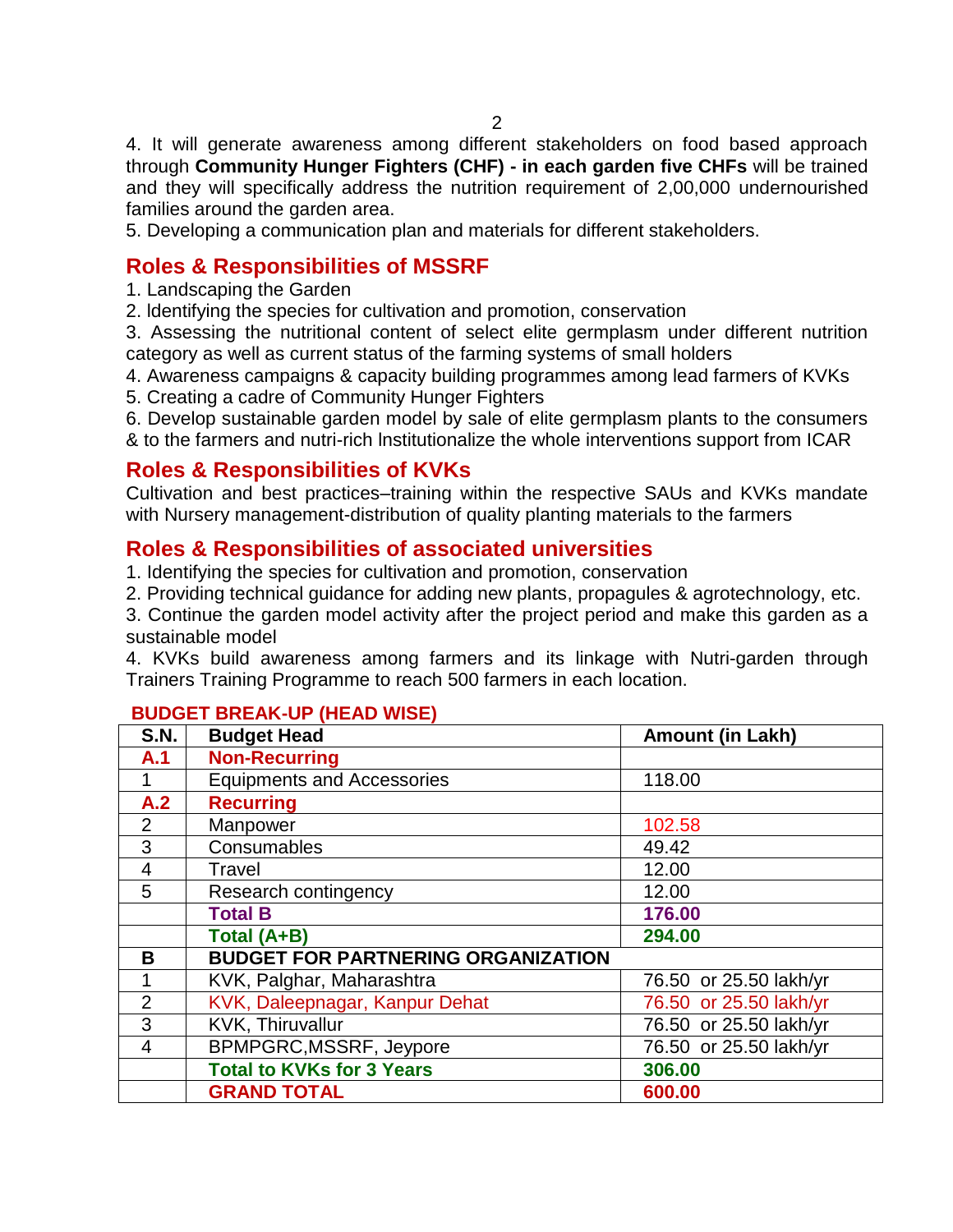| C              | <b>MODE OF RELEASE OF GRANTS</b>               |        |  |
|----------------|------------------------------------------------|--------|--|
|                | Ist Release (30 % in I Month)                  | 180.00 |  |
| 2              | Il Release (20 $\%$ in 12 <sup>th</sup> month) | 120.00 |  |
| 3              | III Release (20 % in $24th$ month)             | 120.00 |  |
| $\overline{4}$ | IV Release (20 $%$ in 34 <sup>th</sup> month)  | 120.00 |  |
| 5              | V Release (20 % in 36 <sup>th</sup> month)     | 60.00  |  |
|                | <b>TOTAL</b>                                   | 600.00 |  |

**Release in the First year= Rs.22.50 lakh Release in the Second year= Rs.21.75 lakh**

# **PROGRESS OF THE PROJECT:**

1. The project was started at KVK, Kanpur Dehat in May, 2019.

2. The soil of KVK farm is sodic and the pH ranges 9.00 to 10.10. This, was a challenge for us because it is not possible to grow vegetables above pH 8.0 except sugar beet, aonla and bel. But we could become successful in establishing the project.

3. The purpose of the project is solely to create awareness amongst the rural people about the good nutrition for the family.

4. Nutritional survey was done by the team of KVK Scientists before laying out the project and 5 villages were identified as Malnurished villages i.e.- Bagulahi, Majihar, Sahtawan Purva, Rudapur and Anuppur. Accordingly emphasis was given to compulsorily establish Nutritional Kitchen Gardens in these villages.

5. Five Women Self help groups (Women SHGs) were formed in these 5 villages. Each group has 25 members. Special care was given to make more and more members of these SHGs. The names of SHGs are-----

(i). M.S.Swaminathan Utthan SHG, Aurangabad - 25 Farmers

(ii). M.S.Swaminathan Samraddhi SHG, Majhiyar- 25 Farmers

(iii).M.S.Swaminathan Kaushal SHG,ShahtawanPurva-25 Farmers

(iv).M.S.Swaminathan Dhanvarsha SHG, Anooppur-25 Farmers

(v). M.S.Swaminathan Anokha SHG, Rudapur - 25 Farmers

6. We are intensifying Kitchen Gardening in 5 villages

7. Nutritional Kitchen are established in 25 families in the district Kanpur Dehat (except Anuppur).

8. Four poor and malnourished families were selected from Daleep Nagar and Basen. These 4 families are getting regular supply of vegetables from our garden of Bio-fortified/ nutri-rich crops. The Biomass Index data are taken from these families. The results are very appreciable.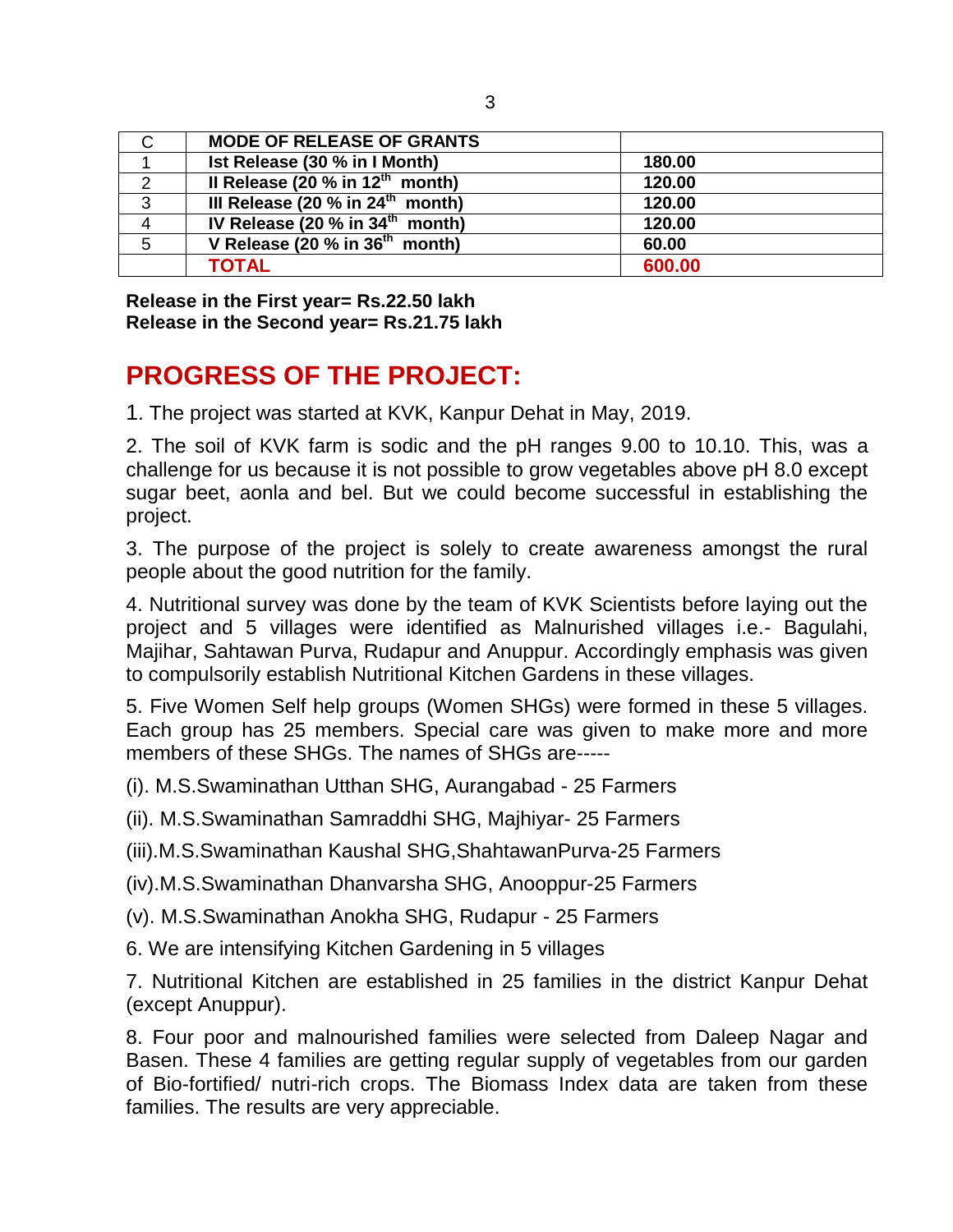9. We, the scientists are creating awareness amongst rural people of Kanpur Dehat through Field Visits of Farmers and Farm women to our Bio-fortified and Nutri-rich crop garden. In every training, meeting and Kisan Goshthies of the district, the farmers are made aware about the importance of Balanced Nutrition.

10. Considering the high nutrition level in Moringa plants, Professor M.S. Swaminathan called it as the Naturally Bio-fortified Crops. We are having 4 varieties of moringa in our Nutri- garden- 1. Local (Annual Bearing), 2. PKM-1, 3.PKM-2 and 4.ODC-3. All last 3 varieties are regular bearer high yielding Varieties. We have 10 plants of each theses varieties in our garden.

11. During the current year, I have distributed about 10000 moringa plants. In every training programme or goshthi of KVK, we proved one plant to each farmer as well as each VIPs.

11. Against the need of growing 100 crop varieties in our garden, we are growing about 121 Nutritionally Superior varieties of Vegetable and Fruit Crop Varieties. Main are- 3 types of sweet potatoes(white, red and pink coloured). These are having high Anthocyanin, Vit.A and others. Broccoli, Chocolate coloured Cabbage, Red Radish, 2 types of lettuces, Swiss chard, Red and White gangura, White, Greem and purple brinjals, red turnip, Red amaranthus, hybrid Knol-khol, many cucurbits, Blue and Red Potatoes, Black Wheat,etc. All these crops are very high in anti-oxidants, Minerals and Vitamins.

12. Anuppur is a village of Maitha Block, Kanpur Dehat. It was having 5 severely malnourished children and 11 malnurished children. So our hon'ble V.C. Dr. D.R. Singh sir wished to do pay more focus on the removal of malnutrition from this village. On 12 October, 2020, he declared to adopt this village by our University and Declared it as the First Bio-fortified village of India. On that day 5 q seed of nutritionally rich wheat variety (K-1006) was distributed in 5 Kg packets. Our emphasis is to develop nutria-garden in each family of the village. We have distributed 100 kits of vegetable seeds. Today 47 families are having kitchen garden. Very soon every village will have its own kitchen garden.

13. We have trained 1950 farmers regarding the importance of balanced nutrition and ill effects of Malnutrition and guided to adopt Nutri-gardens in their house promises.

14. We have developed 100 nutri-gardens in Anuppur, the adopted village of C.S. Azad Univ. of Ag. & Tech., Kanpur. 351 other nutri-gardens are developed in other Villages of different Blocks of Kanpur Dehat.